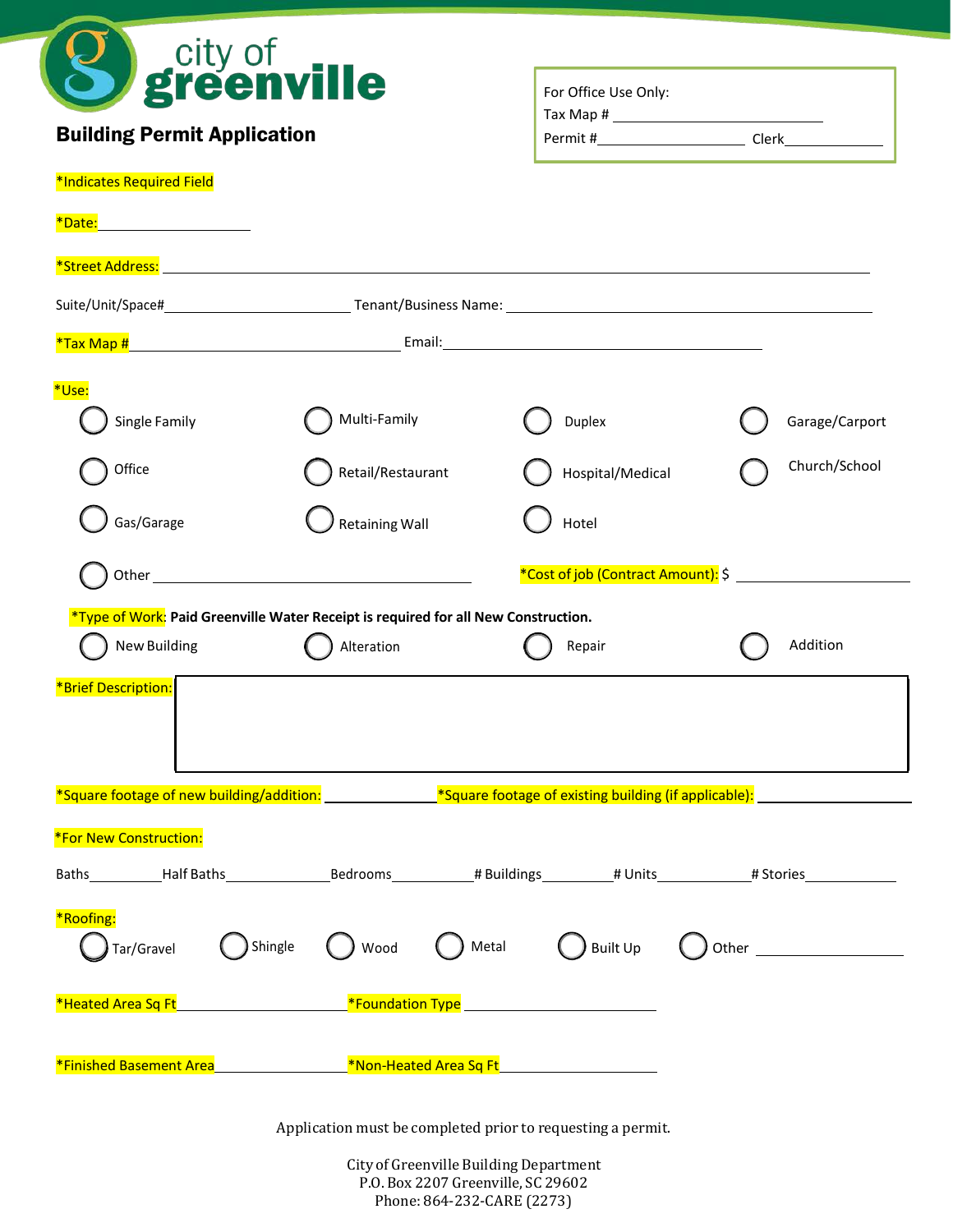# city of<br>**greenville**

## Building Permit Application

**RESIDENTIAL PROPERTY OWNERS DOING THEIR OWN WORK**: Homeowner exemption form must be completed and Disclosure Statement filed with the County Register of Deeds. All persons hired to perform work must be properly licensed by the Residential Builders Commission or Contractor's Licensing Board and have a current City of Greenville business license. List any contractors working on this project below. **VIOLATION OF ANY PART OF THIS AGREEMENT SHALL VOID ALL PERMITS**.

| *Signed:<br>*State License Agency (Choose One):<br>South Carolina Contractors' Licensing Board<br>South Carolina Residential Builders Commission<br>By signing this application, I certify that I am an authorized agent for the company performing the work stated above and that all<br>information provided is true. I further understand that if any information provided is found to be incorrect or falsely stated that this<br>permit will be null and void and that I may be responsible for violation of other related state laws and local ordinances. | Name: | <u>in the contract of the contract of the contract of the contract of the contract of the contract of the contract of the contract of the contract of the contract of the contract of the contract of the contract of the contra</u> |  |
|------------------------------------------------------------------------------------------------------------------------------------------------------------------------------------------------------------------------------------------------------------------------------------------------------------------------------------------------------------------------------------------------------------------------------------------------------------------------------------------------------------------------------------------------------------------|-------|--------------------------------------------------------------------------------------------------------------------------------------------------------------------------------------------------------------------------------------|--|
|                                                                                                                                                                                                                                                                                                                                                                                                                                                                                                                                                                  |       |                                                                                                                                                                                                                                      |  |
|                                                                                                                                                                                                                                                                                                                                                                                                                                                                                                                                                                  |       |                                                                                                                                                                                                                                      |  |
|                                                                                                                                                                                                                                                                                                                                                                                                                                                                                                                                                                  |       |                                                                                                                                                                                                                                      |  |
|                                                                                                                                                                                                                                                                                                                                                                                                                                                                                                                                                                  |       |                                                                                                                                                                                                                                      |  |
|                                                                                                                                                                                                                                                                                                                                                                                                                                                                                                                                                                  |       |                                                                                                                                                                                                                                      |  |
|                                                                                                                                                                                                                                                                                                                                                                                                                                                                                                                                                                  |       |                                                                                                                                                                                                                                      |  |
|                                                                                                                                                                                                                                                                                                                                                                                                                                                                                                                                                                  |       |                                                                                                                                                                                                                                      |  |
|                                                                                                                                                                                                                                                                                                                                                                                                                                                                                                                                                                  |       |                                                                                                                                                                                                                                      |  |
|                                                                                                                                                                                                                                                                                                                                                                                                                                                                                                                                                                  |       |                                                                                                                                                                                                                                      |  |
|                                                                                                                                                                                                                                                                                                                                                                                                                                                                                                                                                                  |       |                                                                                                                                                                                                                                      |  |
|                                                                                                                                                                                                                                                                                                                                                                                                                                                                                                                                                                  |       |                                                                                                                                                                                                                                      |  |
|                                                                                                                                                                                                                                                                                                                                                                                                                                                                                                                                                                  |       |                                                                                                                                                                                                                                      |  |
|                                                                                                                                                                                                                                                                                                                                                                                                                                                                                                                                                                  |       |                                                                                                                                                                                                                                      |  |
|                                                                                                                                                                                                                                                                                                                                                                                                                                                                                                                                                                  |       |                                                                                                                                                                                                                                      |  |
|                                                                                                                                                                                                                                                                                                                                                                                                                                                                                                                                                                  |       |                                                                                                                                                                                                                                      |  |
|                                                                                                                                                                                                                                                                                                                                                                                                                                                                                                                                                                  |       |                                                                                                                                                                                                                                      |  |
|                                                                                                                                                                                                                                                                                                                                                                                                                                                                                                                                                                  |       |                                                                                                                                                                                                                                      |  |

Application must be completed prior to requesting a permit.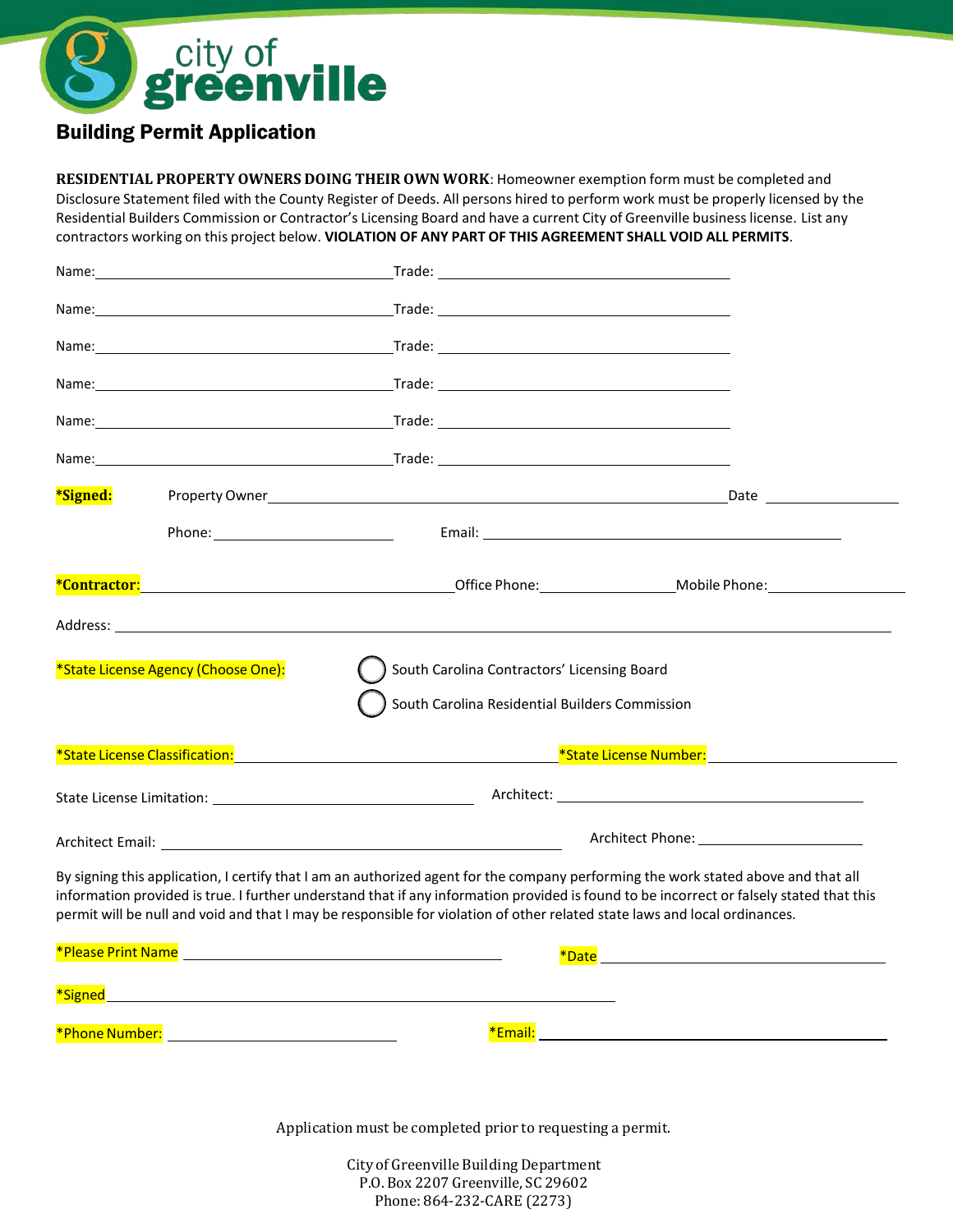

### Building Permit Application

Checklist For Building Applications Requiring A Site Plan, City Of Greenville

**Please check-off all questions verifying thatthe required minimum information is submitted with your Application. Incomplete or inaccurate submissions will not be accepted.**

- 1. The Applicant has completed all "Required Fields" on the **"Application for Site Plan Permit"** or an explanation is provided as to why an item is not completed.
- 2. The attached Applications are signed and dated by the Applicant and Property Owner or Authorized Agent (some forms must be signed by the "Owner").
- 3. There are separate Applicationsfor each Permit requested (e.g., one for each "Sign", etc.).
- 4. If the proposed activity meets any of the criteria listed below, an "Application for Site Plan Permit", a "Site Plan Permit **Standard Conditions Acknowledgement" ('Single Family' or 'Non Single Family'), and eight (8) copies of a Site Plan are submitted:**
	- a. All new construction
		- i. The Application is accompanied by a completed "Site Plan Permit Checklist" ('Single Family' or 'Non Single Family') in addition to the Items listed above.
	- b. If the proposed activity meets any of the following criteria, the Zoning Administrator or Permit Coordinator may reduce the scope of the otherwise-required Site Plan information to reflect conformance with the relevant standards.
		- i. Modifications affecting the building or structure footprint ("building envelope")
		- ii. Modification, or enclosure, of building features originally exempt from zoning dimensionalstandards (porches, balconies, breezeways, etc.)
		- iii. Establishment of a land use at an existing, but currently-vacant, building location
		- iv. Change from one use to another as reflected in Sec 19-4.1.2, Table of Uses, of the City Code
		- v. Development requiring the correction of nonconforming parking, screening, or landscaping
	- c. N/A

#### 5. **If the Applicant answers "Yes" to any of the 3 questions below, the Applicant is submitting a Stormwater Permit Application, Checklist, Report, and Plans.**

- a. Does the proposed activity disturb more than 10,000 square feet (for example, 100'x100')?
- b. Isthe property part of a larger development? For example, isit located within a subdivision, shopping complex, or an office park?
- c. Is the property located next to a creek or a large ditch that carries water or within a Floodplain? (If the Applicant does not know, he can use the "where is my house" web app from the City's homepage to determine if he is in the floodplain or the Permit Coordinator can assist in this determination).
- d. N/A

#### Applicants must answer the following questions to determine the type of Stormwater Permit required. If one is **required, the Applicant must seek the assistance of a licensed Architect, Landscape Architect, Land Surveyor, or Engineer.**

#### 6. **If the Applicant answers "YES" to any of the following, a Major Stormwater Permit isrequired.**

- a. Disturbs more than two (2.00) acres; or,
- b. Creates a total new impervious surface of 0.25 acres or more; or,
- c. Located in a Regulatory Floodplain; or,
- d. Modifies a riverine flood-prone area where the tributary drainage area is 40 or more acres; or,
- e. Modifies a non-riverine flood-prone area where the tributary drainage area is 20 or more acres; or,
- f. Located in a depressional storage area having a storage of 0.75 acres-feet or more; or
- g. Impacts a wetland or riparian environment of 1/10 acre or more within an area defined as Waters of the U.S. or Waters of the State.
- h. N/A

Application must be completed prior to requesting a permit.

City of Greenville Building Department P.O. Box 2207 Greenville, SC 29602 Phone: 864-232-CARE (2273)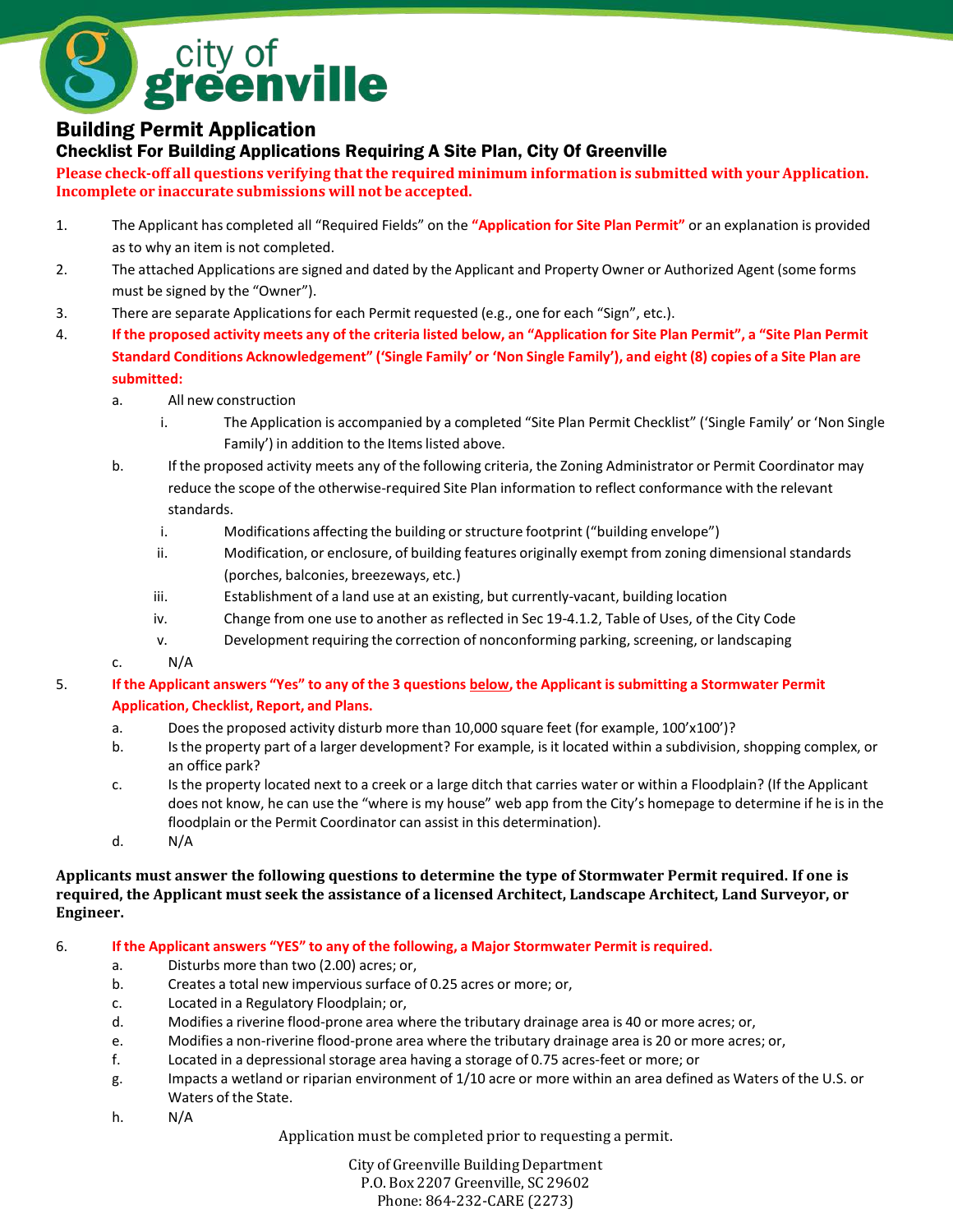

#### Building Permit Application Checklist For Building Applications Requiring A Site Plan, City Of Greenville

#### 7. If the Applicant answers "N/A" to all of the questions in Item # 6 above, a Minor Stormwater Permit is required if the **proposed activity includes either of the following:**

- a. Disturbs one (1.00) acre or more of the surface of the land; or,
- b. Creates a total impervious surface area ratio (area-of-rooftop-and-paving ÷ total project area) of 60-percent or greater.

c. N/A

8. If the Applicant answers "N/A" to all of the questions in Item #'s 6 and 7 above, then all that is required is a Soil Erosion and Sediment Control Permit. If the proposed activity constitutes the construction or land improvement of a single- or twofamily residence or their accessory structures and is not part of a "Larger Common Plan", the Applicant is not required to submit a Stormwater Permit Application. However, the Applicant must submit a *"Site Plan Permit Standard Conditions* Acknowledgement" referenced in Item #4 above.

**The Applicant hereby affirms that this Checklist istrue and correct to the best of his knowledge and that he has provided full disclosure of the relevant facts of the attached Application.**

|                          | *Date |  |
|--------------------------|-------|--|
| *Applicant (Signature) _ |       |  |
| *Email                   |       |  |

Application must be completed prior to requesting a permit.

City of Greenville Building Department P.O. Box 2207 Greenville, SC 29602 Phone: 864-232-CARE (2273)